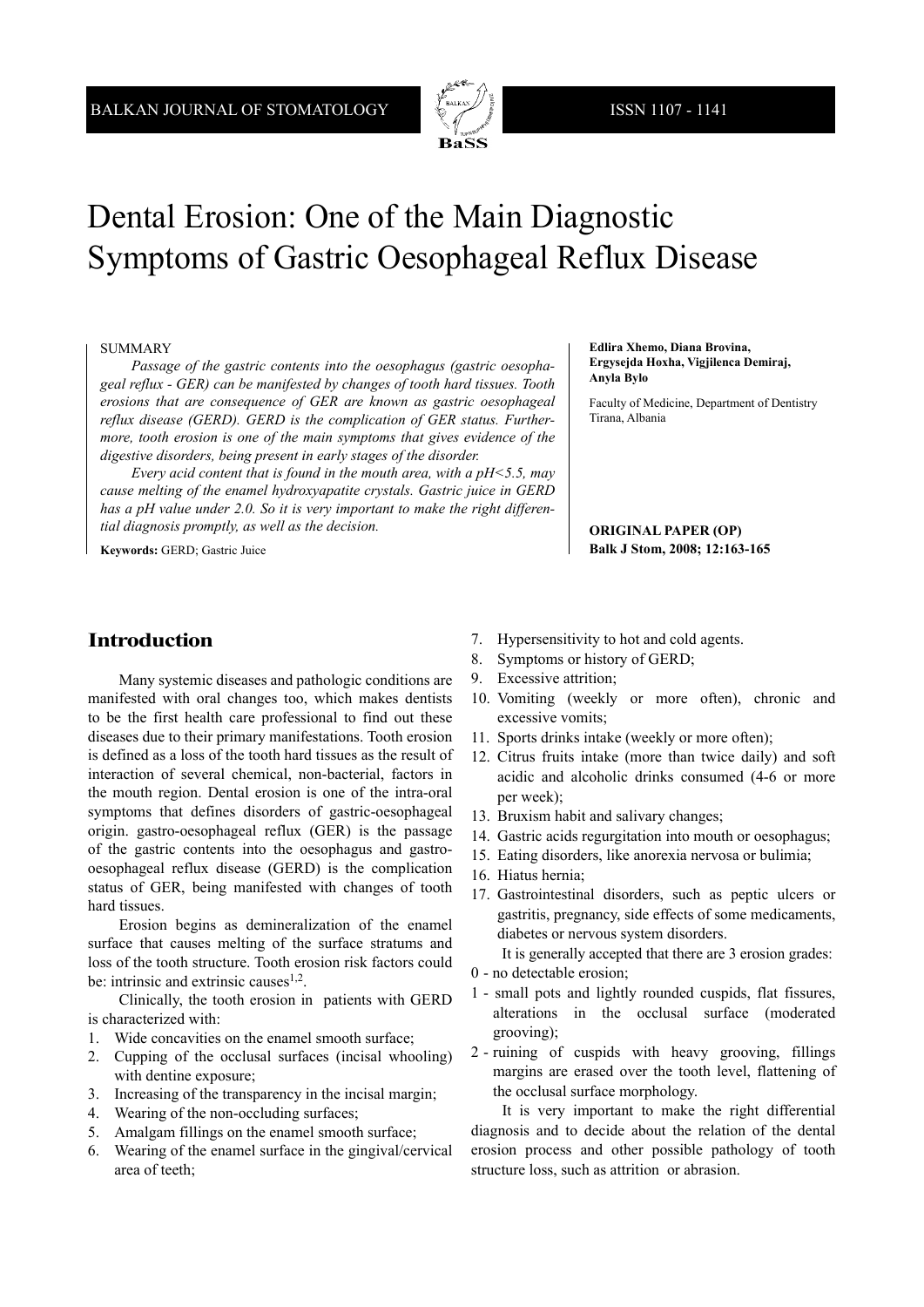## **Material and Methods**

We examined 60 out-patients, aged 25-38 years, at the gastroenterology ward of the University Hospital Centre in Tirana. 13 of them had evident dental erosions. Medical and dental control performed in these patients followed special protocols, such as: taking medical, dental and dietary history, and performed oral hygiene methods, as to define the disease etiological factors.

The procedure comprised:

Making diagnosis based on the GERD symptoms, signs and fibroscopic tests;

Measuring pH of the gastric juice based on a 24 hours monitoring. The pH was monitored before breakfast and lunch;

Defining grades of dental erosions.

Diagnostic protocol for dental erosion comprised:

1. Medical History (excessive vomiting, rumination, eating disorder, GERD, symptoms of reflux, frequent use of antacids, alcoholism, auto-immune disease such as Sjogren Syndrome, oral and/or eye dryness, medication that causes salivary hypo-function, acidic medication);

2. Dental History (history of bruxism, grinding or clenching, grinding sounds during sleep noted by bed

partner, morning masticatory muscle fatigue or pain, the use of occlusal guard);

3. Dietary History (acidic food and beverage frequency, the way of ingestion - swish or swallow, oral hygiene methods, tooth-brushing method and frequency).

The data were analyzed statistically using Kendal's correlation coefficient in determining the relationship between the change in pH and the change in the oral status  $(r = 0.685; p = 0.013)$ . SPSS 10.0 programme was used in data analysis.

#### **Results**

Results are presented in table 1. From the results it can be seen that the difference is significant enough (data were considered to be significant enough if difference was  $p \le 0.05$ ).

A t-test was performed on the data received from the 2 sample groups ( $t = 0.45$ ,  $p = 0.63$ ). These results were not considered to be significant.

*Table 1. Evaluation of the gastric juice pH, localization of the dental erosion and the disease time*

| Case           | $pH_1$ | $pH_2$ | Oral Status                                                                                                   | <b>GERD</b> Period |
|----------------|--------|--------|---------------------------------------------------------------------------------------------------------------|--------------------|
| 1              | 3.74   | 3.69   | + Erosion of 6 teeth, especially the M sides and lower                                                        | 2 years            |
| $\overline{2}$ | 2.87   | 2.37   | + Erosion of 6 teeth, especially the M sides, tubercules<br>and lower teeth                                   | 2.5 years          |
| 3              | 3.58   | 3.17   | + Erosion of all teeth, fillings raised up to the eroded<br>occlusal surface, the majority of teeth extracted | 4 years            |
| 4              | 4.2    | 3.38   | +Erosion still in its 0 Grade                                                                                 | 5-6 months         |
| 5              | 3.40   | 3.34   | + Erosion of all teeth, teeth extracted                                                                       | 5 years            |
| 6              | 2.49   | 2.27   | + Erosion of all teeth, teeth extracted                                                                       | 4-5 years          |
| 7              | 3.64   | 3.47   | + Erosion of all teeth, teeth extracted                                                                       | 6 years            |
| 8              | 4.52   | 4.42   | + Erosion still in its 1 Grade                                                                                | 4 months           |
| 9              | 7.12   | 6.62   | + Erosion still in its 1 Grade                                                                                | 7 months           |
| 10             | 2.87   | 2.75   | + Erosion of 6 teeth, Grade 2; especially the M sides,<br>tubercules and lower teeth                          | 1.7 months         |
| 11             | 3.58   | 3.17   | Erosion Grade2 of mandibular premolars                                                                        | 6 months           |
| 12             | 7.52   | 6.42   | Erosion Grade1 Maxilar centrals                                                                               | 4 months           |
| 13             | 8.0    | 5.7    | Erosion Grade 1 Mandibular molars                                                                             | 5-6 months         |